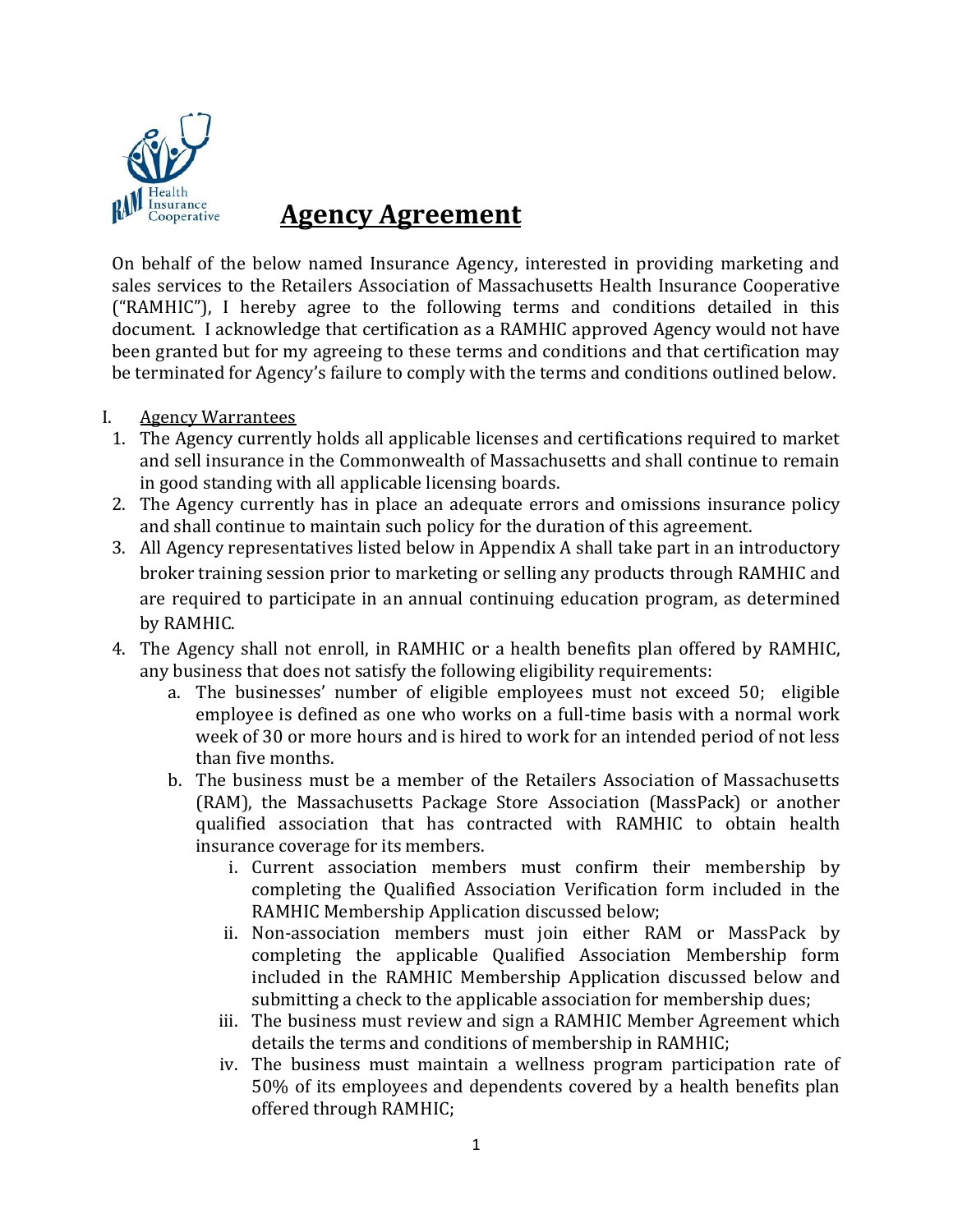- v. The business must pay any wellness or administration fees due pursuant to the RAMHIC Member Agreement;
- vi. The business must not have withdrawn nor have been terminated from membership in RAMHIC or another certified group purchasing cooperative during the three years prior to enrollment.
- 5. The Agency, in marketing and selling health insurance to small business clients who fall within the wholesale sector SIC codes (5000 to 5199) and retail sector SIC codes (5200 to 5999), will treat RAMHIC offered health benefit plans as their preferred plan.
- 6. The Agency shall provide all businesses interested in applying for RAMHIC membership with the **RAMHIC Membership Application** consisting of five documents - the RAMHIC Membership Agreement, the Qualified Association Member Verification form, the MassPack Association Membership form and the RAM Association Membership form and a Wellness Program Registration Instruction Sheet. The Agency agrees to assist the applicant in completing the applicable forms and to collect and forward said forms and required dues checks as follows:
	- a. All RAMHIC Membership Agreements and Qualified Association Membership Verification forms shall be forwarded to RAMHIC by fax to 617-523-4321, via email to info@retailersma.org, or by mail to the Retailers Association of Massachusetts, Attn: RAMHIC, 18 Tremont St., Suite 810, Boston, MA 02108.
	- b. RAM/MassPack Association Membership forms and accompanying dues checks shall be forwarded by mail only to the address listed on the applicable form.
- 7. The Agency shall report to RAMHIC, on a quarterly basis, the following information regarding business sold through RAMHIC.
	- a. Client name and contact info (address, telephone and fax numbers, and email);
	- b. Name of broker that sold the case;
	- c. Type of plan sold: (i.e. single, dual-family);
	- d. Brand and Plan sold;
	- e. Premium Amount;
	- f. Effective date;
- 8. The Agency's certification as a RAMHIC broker may be terminated upon written notice by RAMHIC for failure to comply with the terms of this agreement or for failure to produce new business.
- 9. Upon termination of the Agency's certification, the Agency shall return any unused RAMHIC marketing material to RAMHIC.
- 10. The Agency shall not deny coverage to an otherwise eligible applicant based on health condition, age, race or sex.
- 11. The Agency shall comply with the Health Insurance Portability and Accountability Act of 1996 and adhere to the Standards for Protection of Personal information of Residents of the Commonwealth as found in 201 CMR 17.00, in the performance of this agreement.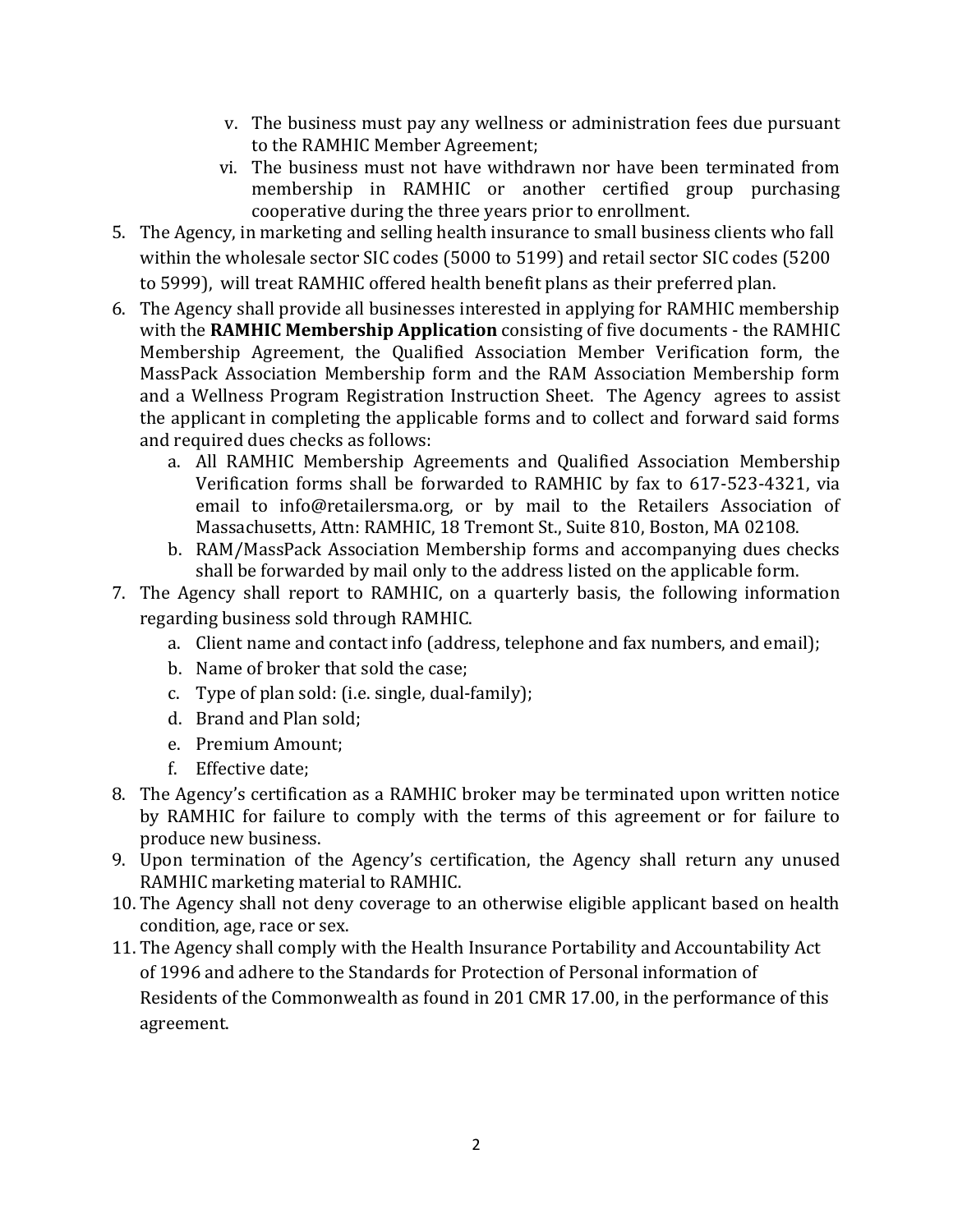## II. Term and Termination

- 1. This Agreement shall be effective as of the date of signature by RAMHIC and shall continue for a term of (1) year, unless otherwise terminated as provided herein. After the Term, this agreement shall renew for additional periods of (1) year unless either party provides the other with (30) days written notice of its intent not to renew.
- 2. This Agreement may be terminated upon (30) day written notice.
- 3. Any termination of this Agreement shall not affect the accrued rights or liabilities of either party. In particular, any information collected prior to termination that is required to be reported to RAMHIC pursuant to paragraph I, section 7 must still be reported within a reasonable period following the date of termination.

### III. Confidentiality

1. The Agency understands that RAMHIC is engaged in the business of negotiating with one or more health insurance carriers for the group purchase of health insurance coverage for its members as well as providing related products and services, and that in providing such services, RAMHIC receives confidential and sensitive information regarding the members of RAMHIC, those members' employees and the employee's dependents or other claimants, including patient medical information. The Agency agrees to keep confidential all non-public or proprietary information, whether written or verbal, in whatever form of media, of RAMHIC, its members, members' employees and employees' dependents.

## IV. Miscellaneous

- 1. The Agency agrees to the following provisions:
	- a. Failure to enforce rights under this Agreement at any time for any period shall not be construed as a waiver of such rights.
	- b. If any part, term or provision of this Agreement is held to be illegal or unenforceable neither the validity nor enforceability of the remainder of this Agreement shall be affected.
	- c. This Agreement may not be amended for any reason without prior written agreement of both Parties.
	- d. This Agreement constitutes the entire understanding between the parties relating to the subject matter hereof unless any representation or warranty made about this agreement was made fraudulently and, save as may be expressly referred to or referenced herein, supersedes all prior representations, writings, negotiations or understandings with respect hereto.
	- e. Neither party shall be liable for failure to perform or delay in performing any obligation under this Agreement if the Failure or delay is caused by any circumstances beyond its reasonable control.
	- f. This Agreement shall be governed by the laws of Massachusetts.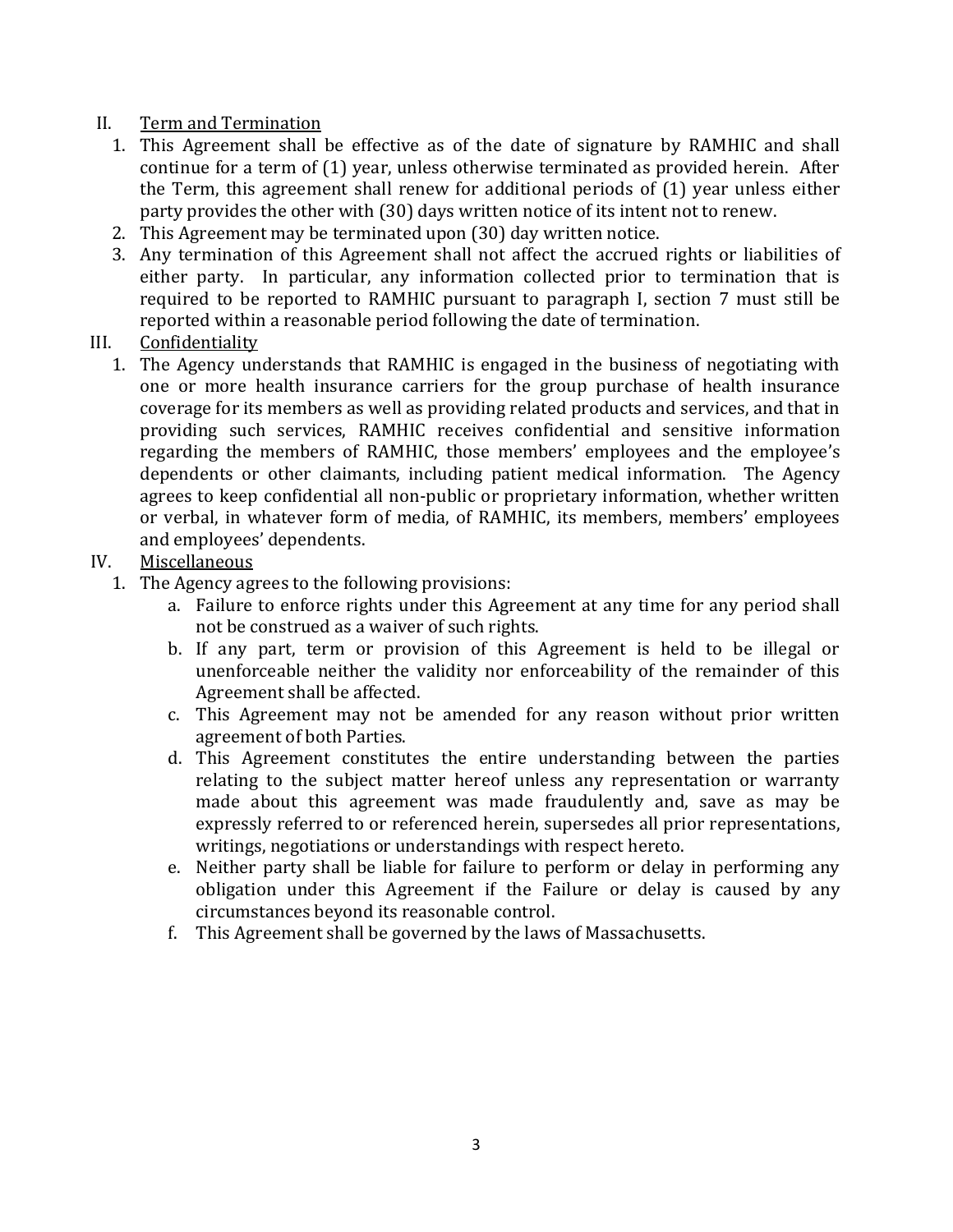As a duly authorized representative of the aforementioned Agency, I hereby agree to the terms and conditions of this agreement and hereby certify that I am authorized to enter this agreement.

| Printed Name of Representative: |  |
|---------------------------------|--|
|                                 |  |

| $\sim$<br>Signatur<br>ilatul e. | - |
|---------------------------------|---|
|                                 |   |